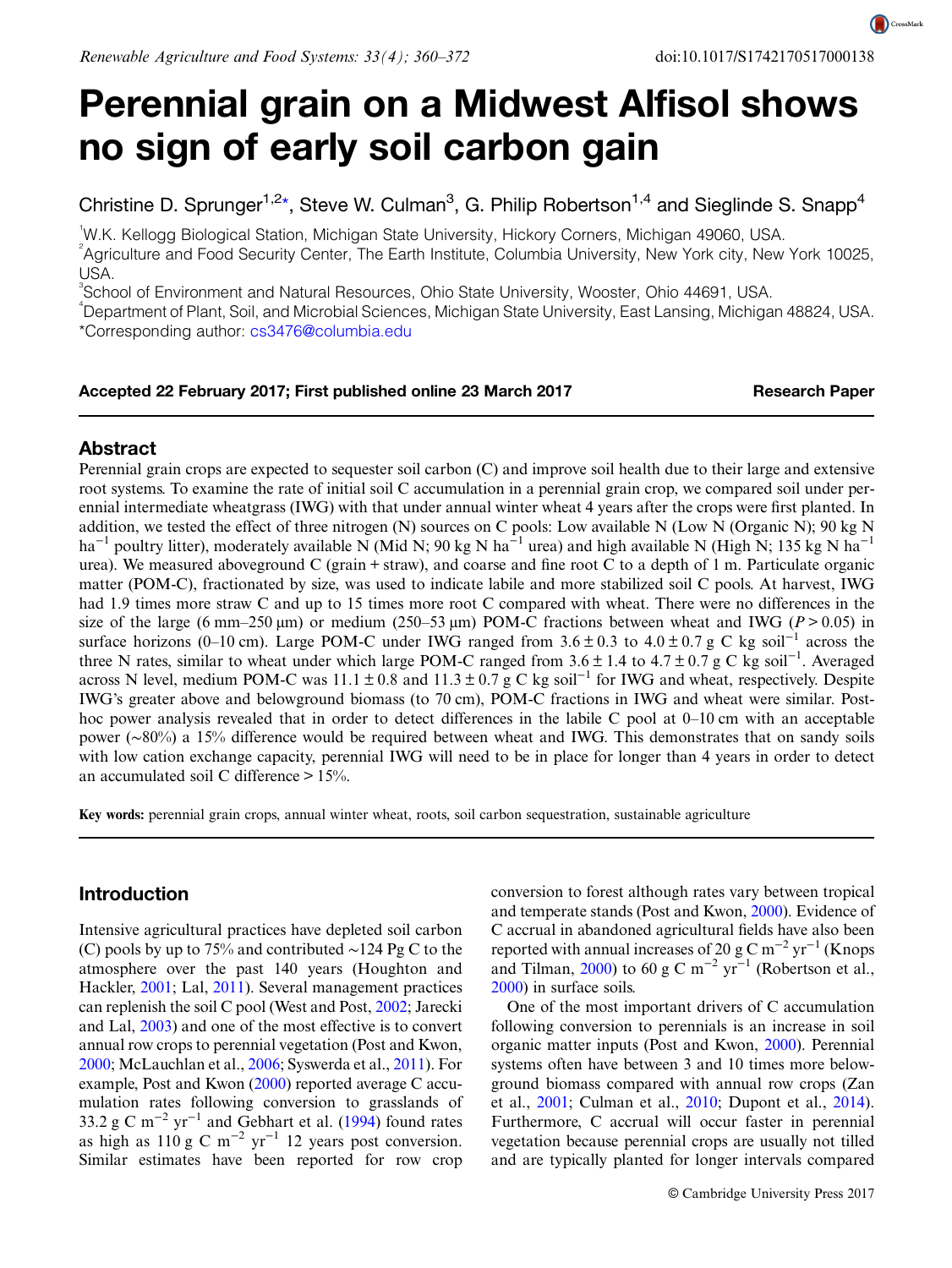with annual crops, thus minimizing disturbance and reducing soil C loss (Huggins et al., [1998\)](#page-11-0). Other important factors that lead to C accumulation under perennials are the inputs of soil organic matter deeper in the soil profile and enhanced physical protection of soil C through aggregation (Six et al., [1998;](#page-12-0) Grandy and Robertson, [2006](#page-11-0); Syswerda et al., [2011;](#page-12-0) Tiemann and Grandy, [2015](#page-12-0)).

Less is known about the length of time required before increases in soil C are detectable or before soil C stabilizes post conversion (McLauchlan et al., [2006\)](#page-12-0). In some cases, C accrual is detectable within the first few years post conversion (McLauchlan et al., [2006](#page-12-0); Rehbein et al., [2015\)](#page-12-0) while in other cases C accumulation among croplands and perennial systems may not be significantly different after 12 years (Syswerda et al., [2011](#page-12-0)). Different C accrual rates between experiments likely result from a number of interacting factors including soil type, climate, fertilization practices, soil spatial variability (Anderson-Teixerira et al., [2009;](#page-11-0) Kravchenko and Robertson, [2011;](#page-12-0) Tiemann and Grandy, [2015\)](#page-12-0) and how close a system is to reaching C equilibrium (Six et al., [2002\)](#page-12-0). Further, soil C comprises of different pools that turn over at different rates (Wander, [2004\)](#page-12-0). For example, organic matter that is readily decomposed by microbial activity is typically associated with labile or active pools of C compared with organic material that is inaccessible to microbial activity either due to inherent chemical recalcitrance (Rasse et al., [2005](#page-12-0)) or physical protection (Schmidt et al., [2011\)](#page-12-0). The proportion of C in the labile pools compared with more processed C pools is rarely determined and thus C stabilization potential post conversion is poorly understood.

Particulate organic matter (POM) is commonly used to decipher labile and stable soil C pools through physical size fractionation (Cambardella and Elliott, [1992](#page-11-0)). The large fraction mainly comprises organic materials that are in the initial phases of decomposition that can turnover anywhere from a few days to a year. The medium fraction consists of more processed organic materials that can take a few decades to fully decompose. Given the more stable nature of the medium fraction, it has a greater influence on long-term soil carbon sequestration compared with the labile C pool (Rehbein et al., [2015\)](#page-12-0).

There is widespread interest to accumulate soil C in both labile and stable pools within agricultural systems for both farm-scale and global benefits. One option could be to cultivate perennial grain crops in place of annual grain crops (Asbjornsen et al., [2013](#page-11-0)). Perennial wheat and perennial intermediate wheatgrass (IWG) are being developed to achieve the high yields of annual wheat and have extensive root systems that could potentially increase soil C (Glover et al., [2010;](#page-11-0) Kell, [2011\)](#page-11-0). For example, compared with annual wheat, perennial grains developed by DeHaan et al. [\(2005](#page-11-0)) have significantly more coarse and fine roots to 40 cm and 70 cm depths, respectively (Sprunger, [2015](#page-12-0)). However, yields

from perennial grain crops seem to peak after 2 or 3 years (Wagoner, [1990](#page-12-0); Culman et al., [unpublished](#page-11-0)), at which point a farmer would need to replant or rotate to another crop. Understanding whether initial gains in soil C can occur within this period is important for determining the value of perennial grains as a plausible strategy for C sequestration.

Here we examine root C and large and medium POM-C fractions under an experimental perennial grain crop (IWG) 4 years post conversion compared with annual winter wheat. We hypothesize that (1) IWG will accumulate more C in both large and medium POM-C fractions compared with wheat because of greater C inputs from both above and belowground sources; and (2) POM-C fractions will be greatest in systems receiving higher levels of more available nitrogen (N).

## Methods

#### Site description

This study was conducted at the W.K. Kellogg Biological Station (KBS) Long-term Ecological Research site, located in southwest Michigan, USA (42°24'N, 85°24' W, elevation 288 m). Mean annual precipitation and temperature are 1005 mm and 10.1°C. KBS soils are comingled Kalamazoo soil series (fine loamy) and Oshtemo (coarse loamy) soil series, mixed, mesic Typic Hapludalfs. These soils typically have an A horizon to a depth of 30 cm, a deep Bt horizon that reaches 80+ cm and a BC horizon that extends to 140 cm ([Table 1\)](#page-2-0). Prior to the establishment of this experiment, this field was under a conventionally managed corn (Zea mays L.)-soybean [Glycine max (L.) Meer.]-wheat (Triticum aestivum L.) rotation.

#### Experimental design

The experiment was established in 2009 as a split plot randomized complete block design with four replicated blocks. The main factor was N level and the sub-factor was crop type for a total of 24 plots  $(3 \text{ N levels} \times 2)$ crops  $\times$  4 blocks). Each plot was 3.0 m  $\times$  4.6 m, with 2.4 m buffers in between the plots and 0.9 m buffers on the perimeter. Three N levels included (1) Low N (Organic N), which contained approximately 21 kg of plant available N ha<sup> $-1$ </sup> from poultry litter, and will hereafter be referred to as Low N; (2) Mid N, which received 90 kg N ha<sup> $-1$ </sup> of urea; and (3) High N, which received 135 kg N ha−<sup>1</sup> of urea. Pelletized poultry litter (2.24 Mg ha<sup>-1</sup>) was applied each October at a total rate of 90 kg N ha<sup>-1</sup>, with 41% of N available in the first year (A&L Great Lakes Laboratory). The applied poultry litter had an NPK formula of 4–3–2. Manure subsamples were analyzed for C content using Loss on Ignition at 500 °C and analyses revealed that  $0.83 \text{ Mg C} \text{ ha}^{-1}$  was added to the soil each year (A&L Great Lakes Laboratory). The Mid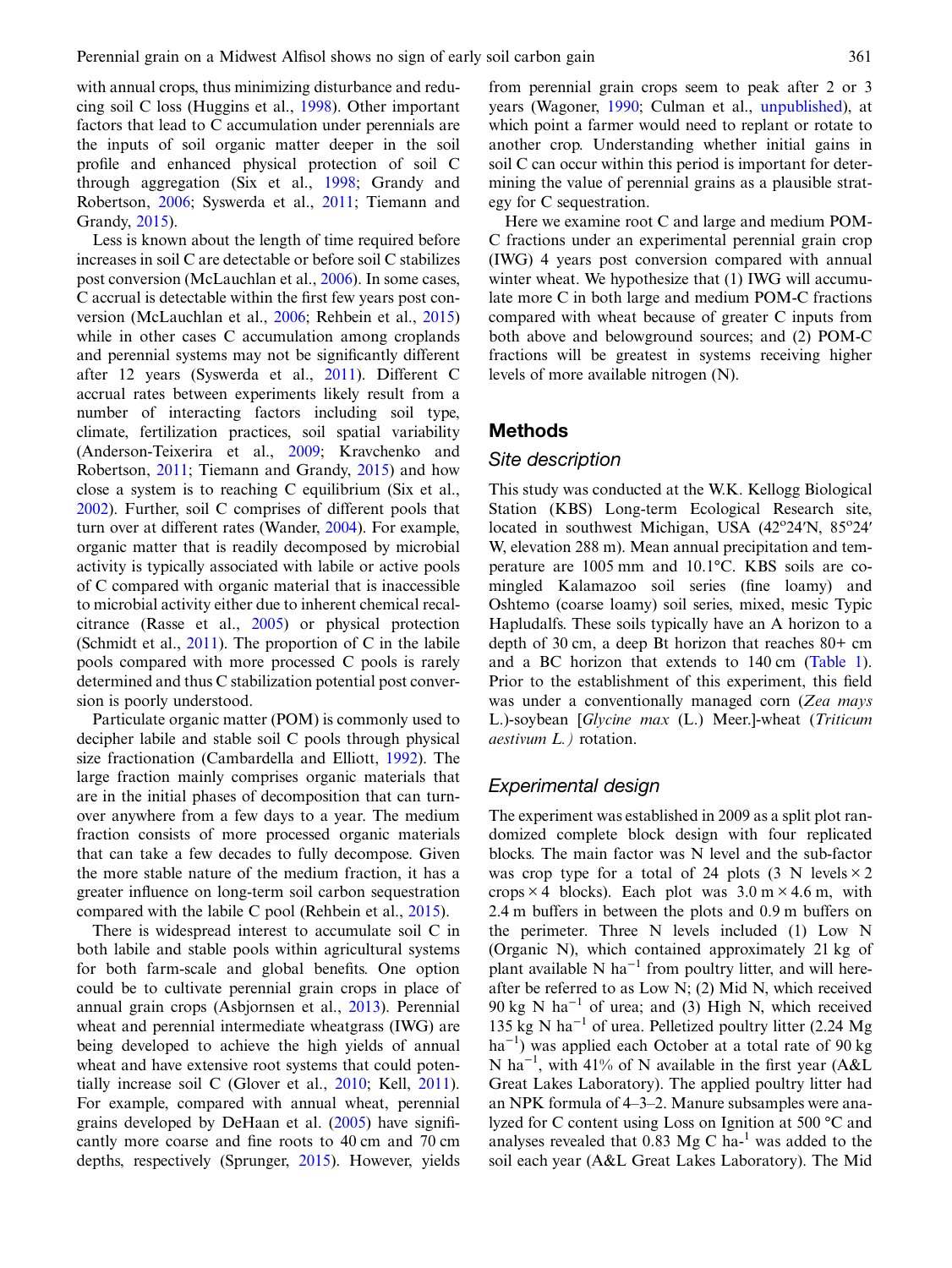| Soil depth<br>cm | <b>Texture</b> |          | <b>Bulk density</b> | pН          | <b>CEC</b> | <b>Total soil carbon</b>    | Total soil nitrogen |                    |
|------------------|----------------|----------|---------------------|-------------|------------|-----------------------------|---------------------|--------------------|
|                  | sand           | Silt $%$ | Clay                | $Mg m^{-3}$ |            | cmol <sub>c</sub> $kg^{-1}$ | $g C kg^{-1} sol$   | $g N kg^{-1}$ soil |
| $0 - 10$         | 56             | 37       |                     | 1.4         | 5.5        | 6.7                         | 9.0                 | 0.9                |
| $10 - 20$        | 54             | 39       |                     | 1.6         | 5.6        | 6.2                         | 7.0                 | 0.8                |
| $20 - 40$        | 56             | 31       | 13                  | 1.6         | 5.9        | 6.8                         | 3.0                 | 0.4                |
| $40 - 70$        | 73             | 14       | 13                  | 1.8         | 5.6        | 7.7                         | 1.0                 | 0.3                |
| $70 - 100$       | 85             |          | 8                   | 1.5         | 5.6        | 5.3                         | 0.5                 | 0.2                |

<span id="page-2-0"></span>Table 1. Baseline soil profile characteristics taken in the fall of 2009 prior to planting.

N level is the recommended rate for conventionally grown wheat in the state of Michigan, while the High N level received 50% more N than the Mid N level. In both the Mid N and High N treatments, a starter of 33.6 kg N ha<sup>-1</sup> as pelletized urea and 44 kg K<sub>2</sub>O ha<sup>-1</sup> of KCL fertilizer were applied immediately before fall planting. The following spring, typically at the beginning of April and again at the end of May, plots were top-dressed with 28 and 50.4 kg N ha<sup> $-1$ </sup> for Mid N and High N, respectively.

Prior to the start of the experiment in fall 2009, the site was chisel plowed to 20 cm and in subsequent years the wheat plots were rototilled to 15 cm depth. Thinopyrum intermedium (Host) Barworkth and D.R. Dewey, "Kernza™ '' (IWG) was developed through bulk breeding and mass selection at the Land Institute in Salina, KS (DeHaan et al, [2005](#page-11-0); Cox et al., [2010](#page-11-0)). IWG was planted in mid November 2009 at a seeding rate of 310 seeds m<sup>-2</sup> (1.25 million seeds acre<sup>-1</sup>) at 15 cm row spacing (Culman et al., [2013\)](#page-11-0). Winter wheat (Triticum aestivum L. var. Caledonia) was planted in early October of 2009, 2010, 2011 and 2012 at a seeding rate of 432 seeds  $m^{-2}$  (1.75 million seeds acre<sup>-1</sup>). More details regarding planting and chemical application can be found in Culman et al. [\(2013](#page-11-0))."

## Aboveground biomass sampling

We sampled aboveground biomass (seed and straw) during the summer of 2013, when the IWG was in its fourth year and fully established. Aboveground biomass was measured at maturity for both crops. Wheat was harvested on July 15, 2013 and the IWG was harvested on August 26, 2013. Aboveground biomass was determined by randomly placing two  $0.25 \text{ m}^2$  quadrats in every plot and clipping crop biomass to 10 cm above the soil. The aboveground biomass was separated into seed heads and straw then dried at 60°C for 48 h and weighed. Seeds were separated from their hulls using a custommade tabletop thresher.

## Belowground biomass and soil sampling

Belowground biomass and soil samples were collected on June 7 and 8, 2013, which was near peak aboveground biomass for both wheat and IWG. We used a hydraulic direct-push soil sampler (Geoprobe, Salina, KS) to extract three 6 cm diameter soil cores to 1 m depth from each plot. The three cores per plot were subsequently divided into five depths (0–10 cm, 10–20 cm, 20–40 cm, 40–70 cm and 70–100 cm) and composited by depth interval. From each depth interval a sub-sample of 400 g was taken for root analysis. Roots were separated into two size classes, coarse (>6 mm) and fine (1–6 mm). We obtained coarse roots by gently sieving field moist soil through 6 mm sieves. We obtained fine roots by wet sieving the remaining soil through a 1 mm sieve. We then used tweezers to separate fine roots from plant residues that remained on the 1 mm sieve. We made no attempt to separate live and dead roots. To ensure that roots were soilfree, we hand-washed roots by soaking them in deionized water. Both coarse and fine roots were dried at 60°C for 48 h and then weighed.

## Crop C and N analysis

Dried grain and stems were ground separately to a fine powder. Dried roots were frozen in liquid N and then immediately ground to a fine powder using a mortar and pestle. We analyzed both above and belowground crop parts for C and N in a CHNS analyzer (Costech Analyzer ECS 4010, Costech Analytical Technologies, Valencia, CA).

## Particulate organic matter C

We used physical size fractionation to determine POM-C, which has been shown to reflect both labile and more stabilized C pools (Cambardella and Elliott, [1992;](#page-11-0) Culman et al., [2012](#page-11-0)). First, we gently sieved 100 g of soil through a 6 mm screen so as not to disturb soil aggregates (Ontl et al., [2013](#page-12-0)). Next, 10 g of air-dried soil and 30 mL of 0.05 sodium hexametaphospate were combined in a 50 mL centrifuge tube and placed on a shaker for 8 h at 120 oscillations min−<sup>1</sup> . Using deionized water, we passed the solution of soil and sodium hexametaphospate through a 250 µm sieve (large POM-C), which was placed over a 0.053 µm mesh sieve (medium POM-C). The large POM-C fraction is associated with coarser material and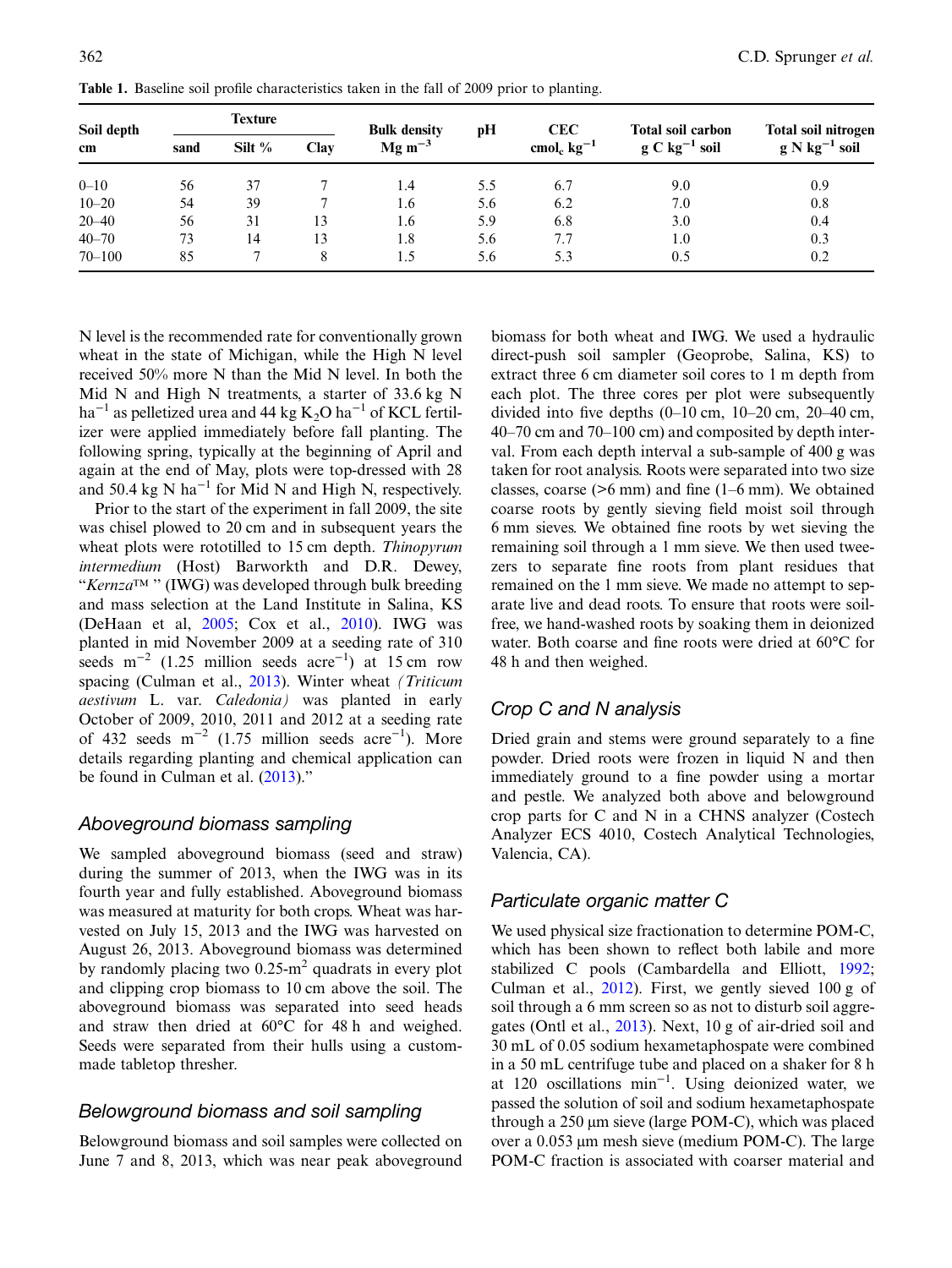reflects the labile C pool, while the medium POM-C comprises silt and clay particles and is associated with more stabilized C pools. The materials that were retained on both sieves were oven dried at 55°C until samples reached a constant weight. Dried samples were then ground using a mortar and pestle and analyzed for C and N as above. POM-C on an areal basis was determined by multiplying POM-C concentration (g C kg<sup>-1</sup> soil), dry weight of POM-C fraction (g)/proportion of total soil sample (g), bulk density (g  $cm^{-3}$ ) and depth interval (cm).

#### Statistical analyses

All above and belowground biomass as well as labile soil C data were analyzed separately with the Proc Mixed procedure in SAS (version 9.3; SAS Institute, Cary, NC, USA). Crop, N level, depth and treatment interactions were treated as fixed effects. While, block and treatment  $\times$ block interactions were treated as random effects. Significant differences were determined at  $\alpha = 0.05$ . For POM-C and roots, depth was analyzed as a repeated measure. The covariance structure assigned in the repeated measures statement was compound symmetry. Means were compared with an adjusted Tukey's pairwise means comparison.

We used a post-hoc statistical power analysis to determine if a type II error occurred during the POM-C statistical analysis. Power analyses have been widely used in soil science to determine if the lack of significance is more likely due to insufficient sampling (number of replications) or an absence of biogeochemical differences between treatments (Kravchenko and Robertson, [2011](#page-12-0); Ladoni et al., [2015\)](#page-12-0). Detailed explanations of power analyses that have been used for soil C studies can be found in Garten and Wullschleger ([1999\)](#page-11-0); Poussart et al. ([2004\)](#page-12-0), and Kravchenko and Robertson [\(2011](#page-12-0)). In brief, we conducted a post-hoc power analysis that included (1) hypothesizing a size difference in the large POM-C between wheat and IWG; (2) estimating the variability (estimates of variance); (3) specifying a significance level of  $\alpha$  = 0.05; (4) specifying the probability of detecting statistical differences (power); and (5) calculating a proposed number of replications. The power analysis was conducted using the PROC MIXED procedure in SAS (version 9.3; SAS Institute, Cary, NC, USA).

## **Results**

## Aboveground C

Grain C differed by crop ([Table 2](#page-4-0);  $F = 289$ ,  $P < 0.05$ ), for example, grain C for wheat ranged from  $1.28 \pm 0.14$ (mean  $\pm$  standard error of the mean) to  $1.39 \pm 0.15$  Mg C ha<sup> $-1$ </sup> across N levels and was up to 25 times greater than for IWG, where grain C ranged from  $0.07 \pm 0.002$ to  $0.54 \pm 0.1$  Mg C ha<sup>-1</sup>. There was no overall N level effect as both crops had statistically similar grain C across N levels ( $F = 0.5$ ,  $P = 0.6$ ). Straw C was significantly greater in IWG compared with wheat ([Table 2;](#page-4-0) F  $= 110$ ,  $P < 0.05$ ). Averaging across N levels, IWG had 1.9 times greater straw C compared with wheat. Neither the wheat nor IWG aboveground C differed across the three N levels.

#### Root C content and depth distribution

IWG coarse root C for the entire soil profile was up to 15 times greater than that of wheat, such that coarse root C for IWG ranged from  $1.70 \pm 0.30$  to  $2.42 \pm 0.13$  Mg C ha<sup>-1</sup> and for wheat ranged from  $0.11 \pm 0.05$  to  $0.29 \pm$ 0.07 Mg C ha−<sup>1</sup> [\(Table 3\)](#page-4-0). Despite no overall N level effect ( $F = 1.4$ ,  $P = 0.3$ ), pairwise comparisons revealed that IWG coarse root C under high N was significantly greater than coarse root C under Mid N and Low N  $(P < 0.03)$ . Wheat coarse root C was statistically similar across N levels. The majority of coarse root C was concentrated at the surface for both crops [\(Fig. 1](#page-4-0)). Averaging across N levels, 60% of IWG total coarse root C was in the top 10 cm and 81% was in the top 20 cm. On average 79% of wheat total coarse root C was in the top  $0-10$  cm and  $96\%$  was in the top 20 cm. IWG had significantly greater root C compared with wheat to 40 cm depths under Low N and Mid N levels and to 20 cm depths under the High N level.

Differences between wheat and IWG were also apparent for fine root  $C$  ([Table 3](#page-4-0)), which was four times greater in IWG compared with wheat  $(F = 34.6, P =$ 0.0002). Total fine root C for IWG was  $0.24 \pm 0.02$ ,  $0.47 \pm 0.09$ , and  $0.47 \pm 0.10$  Mg C ha<sup>-1</sup> for Low N, Mid N and High N, respectively. In contrast, total fine root C for wheat was  $0.063 \pm 0.001$ ,  $0.01 \pm 0.01$ , and  $0.11 \pm$ 0.05 Mg C ha<sup> $-1$ </sup> for Low N, Mid N and High N, respectively. There was a marginal overall N level effect on fine root C ( $F = 3.0$ ,  $P = 0.1$ ). In addition, pairwise comparisons showed that IWG under High N and Mid N had significantly greater root C content compared with IWG under Low N ([Table 3\)](#page-4-0).

IWG fine root C was more evenly distributed throughout the soil profile compared with coarse root C, but still a large portion was in the top 20 cm [\(Fig. 2](#page-5-0)). For example, averaging across N levels, 48% of IWG fine root C was in the top 10 cm and 72% was in the top 20 cm. Fine root distributions in the wheat systems mirrored the coarse root biomass distributions, with 67% found in the top 10 cm and 92% found in the top 90 cm. IWG had significantly more fine root C compared with wheat to 70 cm depth in Mid N and High N levels ([Fig. 2](#page-5-0)). Within the Low N level, IWG had significantly greater fine root C compared with wheat down to only 20 cm.

#### Root C and N concentrations and C:N ratios

There was a significant crop effect for root C concentrations  $(F = 98.9, P < 0.0001)$ , but differences between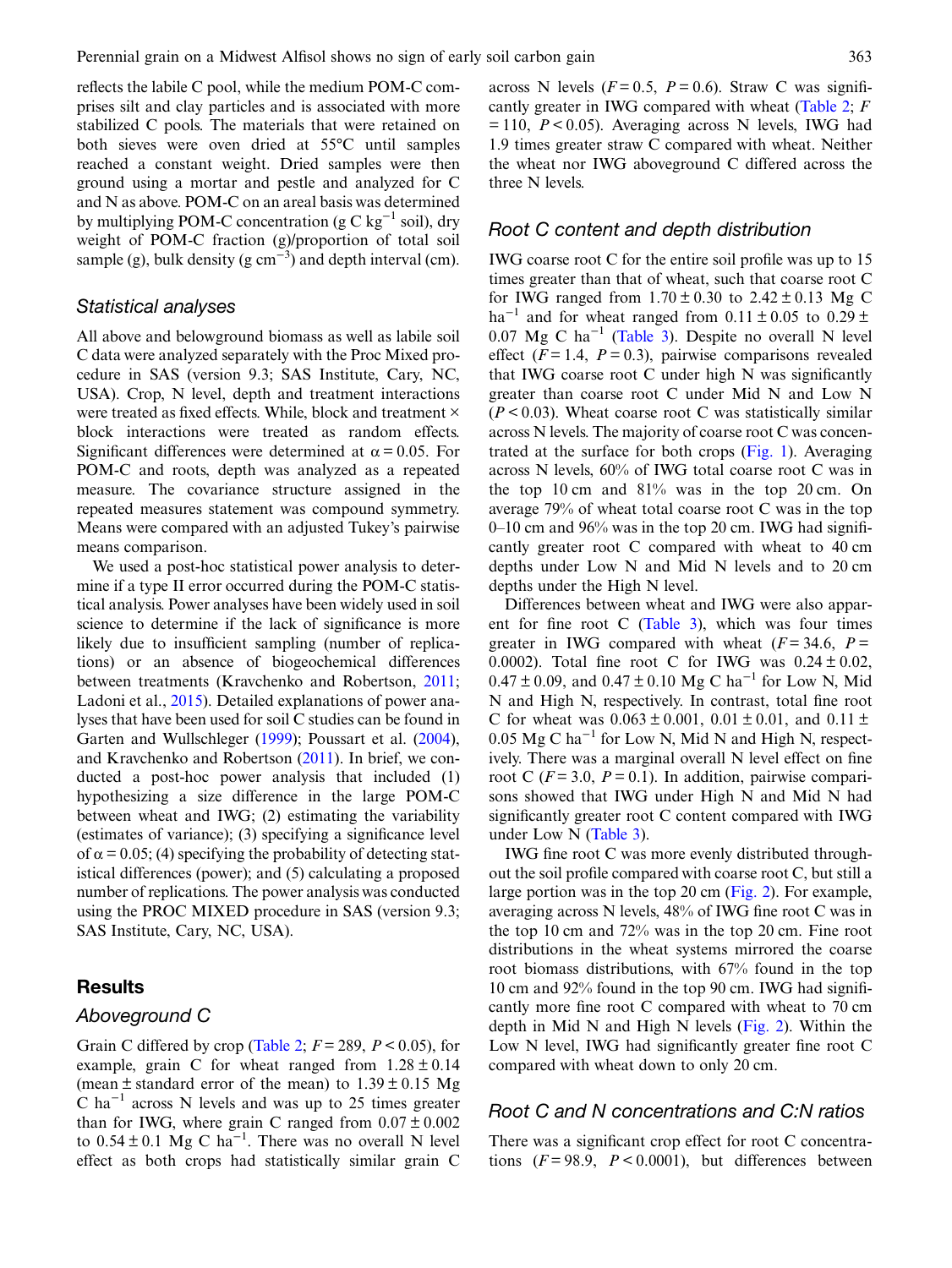|                 |                                      | Grain                                 |                                        | <b>Straw</b>                         |  |
|-----------------|--------------------------------------|---------------------------------------|----------------------------------------|--------------------------------------|--|
| N Level         | Wheat                                | <b>IWG</b><br>$Mg$ C ha <sup>-1</sup> | Wheat                                  | <b>IWG</b>                           |  |
| Low N           | $1.28(0.14)^a$                       | $0.07(0.002)^{b}$                     | 2.34 $(0.28)^{b}$                      | 4.59 $(0.41)^{a}$                    |  |
| Mid N<br>High N | 1.43 $(191)^{a}$<br>$1.39(0.15)^{a}$ | $0.11 (0.02)^{b}$<br>$0.54(0.01)^{b}$ | 2.73 $(0.24)^{b}$<br>2.42 $(0.18)^{b}$ | 5.19 $(0.40)^a$<br>5.36 $(0.25)^{a}$ |  |

<span id="page-4-0"></span>Table 2. Grain and straw C Content for wheat and IWG across three N levels (Low N (Organic N), Mid N and High N) at the Kellogg Biological Station in 2013.

Comparisons of means within rows (between crops) followed by same lowercase letters are not significantly different. Different lower case letters denote significant differences between crops and across N levels. Within a column (crop), different lowercase letters denote a significant difference amongst N Levels at  $P = 0.05$ . Values in parentheses are standard errors. See Supplementary Materials for ANOVA tables.

Table 3. Total coarse and fine root C contents for the entire soil profile (0–100 cm) between wheat and IWG across three N levels (Low N (Organic N), Mid N and High N) at the Kellogg Biological Station in 2013.

|         |                 | Coarse roots     |                 | <b>Fine roots</b> |  |  |  |
|---------|-----------------|------------------|-----------------|-------------------|--|--|--|
|         | Wheat           | <b>IWG</b>       | Wheat           | <b>IWG</b>        |  |  |  |
| N Level | Mg C ha $^{-1}$ |                  |                 |                   |  |  |  |
| Low N   | $0.29(0.07)^c$  | $1.77(0.29)^{b}$ | $0.06(0.001)^c$ | $0.24~(0.02)^{b}$ |  |  |  |
| Mid N   | $0.19(0.06)^c$  | $1.74(0.13)^{b}$ | $0.10~(0.01)^c$ | $0.47(0.09)^a$    |  |  |  |
| High N  | $0.16(0.03)^c$  | 2.42 $(0.13)^a$  | $0.11 (0.05)^c$ | $0.47(0.1)^a$     |  |  |  |

Comparisons of means within rows (between crops) followed by same lowercase letters are not significantly different. Different lower case letters denote significant differences between crops and across N levels. Within a column (crop), different lowercase letters denote a significant difference amongst N Levels at  $P = 0.05$ . Values in parentheses are standard errors. See Supplementary Materials for ANOVA tables.



Figure 1. Coarse root C content for annual winter wheat (triangles) and IWG (circles) for three N levels (Low N (Organic N), Mid N and High N) at five different soil depths. Error bars represent the standard error of the mean and asterisks denote significance at P < 0.05 and t denotes significance at  $P < 0.1$ .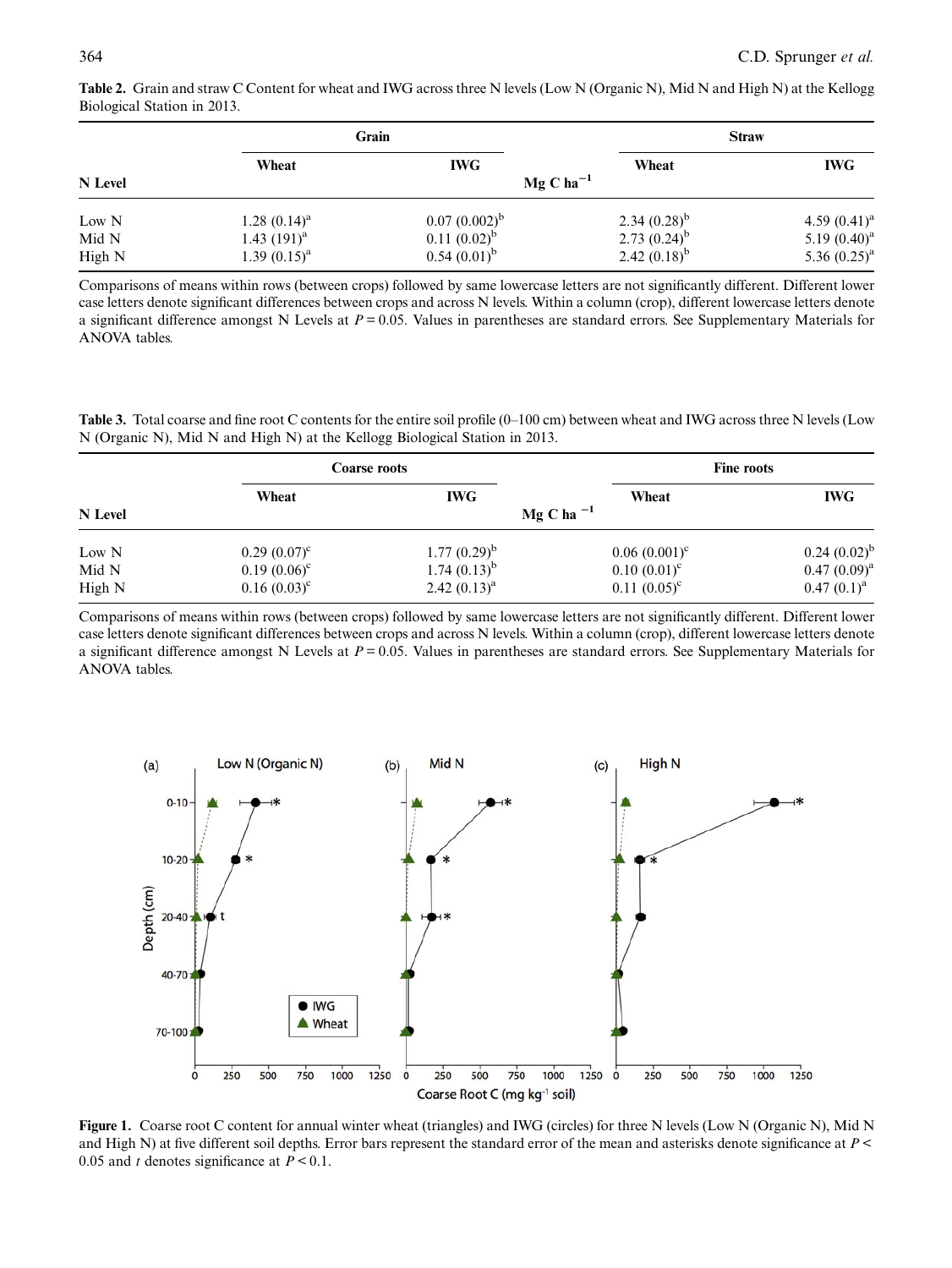<span id="page-5-0"></span>

Figure 2. Fine root C in annual winter wheat (triangles) and IWG (circles) for three N levels (Low N (Organic N), Mid N and High N) at five different depths throughout the soil profile. Error bars represent the standard error of the mean and asterisks denote significance at  $P < 0.05$  and t denotes significance at  $P < 0.1$ .

wheat and IWG mainly occurred in the top 10 cm of soil [\(Table 4\)](#page-6-0). At the surface depth interval, IWG root C concentrations ranged from 28.9 to 33.1% and were greater than in wheat, which ranged from 16.8 to 22.3%. Coarse root C did not significantly differ across N levels  $(F = 3.1, P = 0.07)$ . Despite significant overall crop and N level effects on fine root C concentrations ( $F = 8.2$ , P  $= 0.01$  and  $F = 3.8$ ,  $P = 0.05$ ), distinct trends between the two crops for fine root C concentrations were not as apparent compared with those in coarse roots. In general, greater C concentrations were found under the Low N level compared with the Mid N and High N levels ([Table 4\)](#page-6-0).

Coarse root N concentrations were significantly greater in the wheat systems compared with IWG [\(Table 5](#page-6-0);  $F = 130$ ,  $P < 0.0001$ ) and decreased significantly by depth ( $F = 77$ ,  $P < 0.0001$ ). There was also a strong N level effect, where coarse root N concentrations were typically greatest in the High N level  $(F = 16, P < 0.0001)$ . There was a significant N level  $\times$  crop  $\times$  depth interaction  $(F = 5.2, P = 0.0002)$ , most likely caused by lack of differences across N level and between crops at depths below 40 cm.

Fine root N concentrations differed by crop  $(F = 21)$ ,  $P = 0.0002$ ) but not by N level ( $F = 4.5$ ,  $P = 0.2$ ). Wheat had greater N concentrations compared with IWG at almost every depth [\(Table 5\)](#page-6-0). On average, fine root N

concentrations were 36% greater than coarse root N concentrations for both crops.

The C:N ratio for coarse roots was significantly greater in IWG systems compared with wheat at almost every depth [\(Fig. 3](#page-7-0);  $F = 269$ ,  $P < 0.0001$ ). There was also a strong overall N level effect  $(F = 74.8, P < 0.0001)$ , where the coarse root C:N ratio was greater under Low N, especially at lower depths. Similarly, there was an overall crop ( $F = 62.5$ ,  $P < 0.001$ ) and N level ( $F = 10.4$ ,  $P < 0.002$ ) effect for fine root C:N ratio, where IWG had a significantly greater C:N ratio at all depths under Low N and greater C:N ratio in subsurface depths under Mid N and High N ([Fig. 4](#page-7-0)). In addition, there was a significant crop  $\times$  N level interaction because IWG was more affected by N level compared with wheat ([Fig. 4](#page-7-0)).

#### Particulate organic matter C

There were no significant differences in large or medium POM-C concentrations between the two crops ([Fig. 5](#page-8-0);  $F = 0.5$  and  $P = 0.5$  and  $F = 0$ ,  $P = 0.9$ , respectively) or across N levels ( $F = 0.3$ ,  $P = 0.8$  and  $F = 0.6$ ,  $P = 0.9$ , respectively). Large POM-C concentrations were greatest in the top 0–10 cm of soil beneath both crops compared with other depth intervals. Mean IWG large POM-C concentrations at the surface depth were  $3.6 \pm 0.4$ ,  $3.8 \pm 0.8$ ,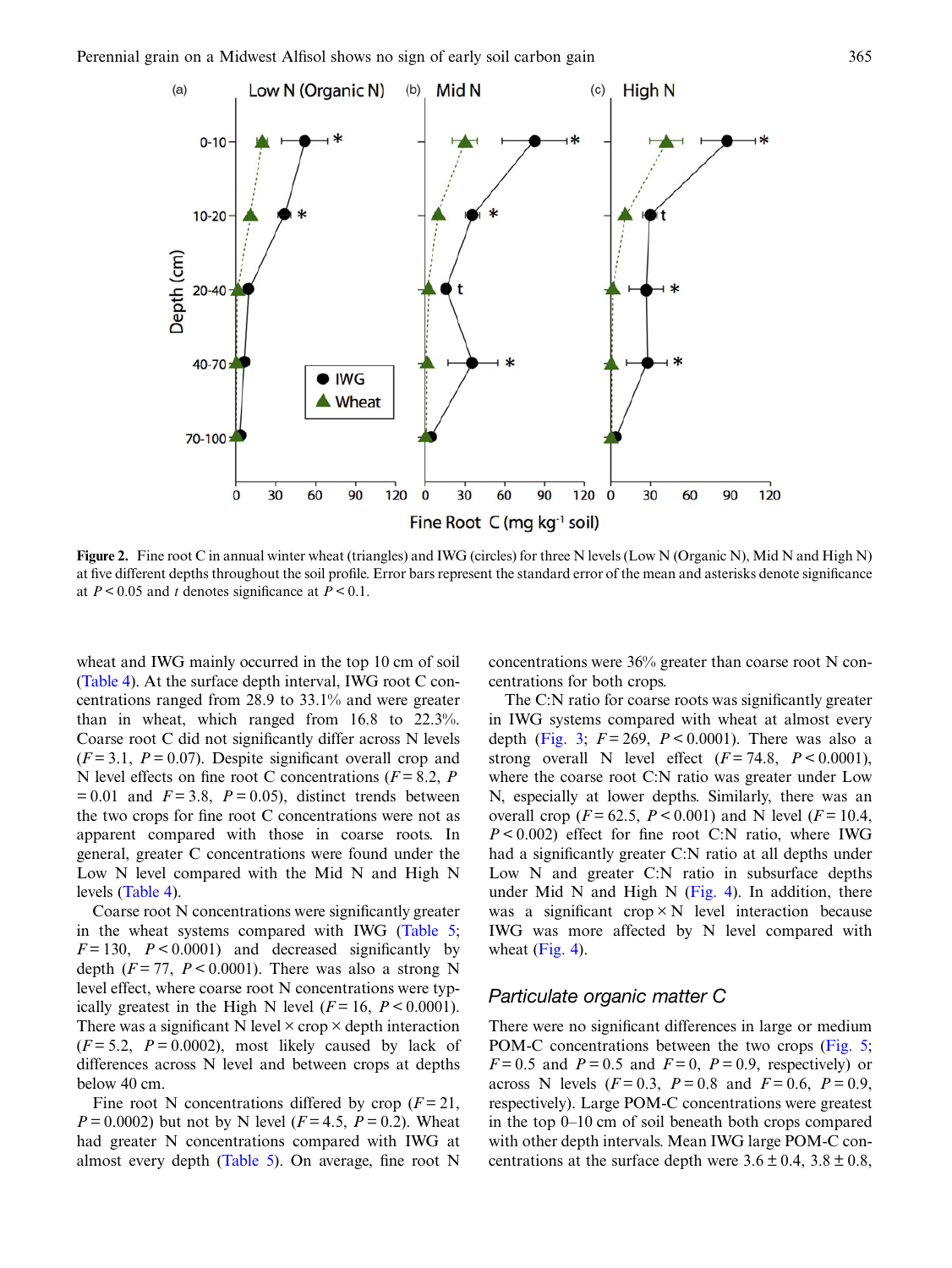|                   |                                      | <b>Coarse Root C concentration</b> |                             | <b>Fine Root C concentration</b> |                             |  |
|-------------------|--------------------------------------|------------------------------------|-----------------------------|----------------------------------|-----------------------------|--|
| N Level           | Soil depth<br>$\mathbf{C}\mathbf{m}$ | Wheat                              | <b>IWG</b><br>$g C kg^{-1}$ | Wheat                            | <b>IWG</b><br>$g C kg^{-1}$ |  |
| Low N (Organic N) | $0 - 10$                             | 22.3 $(0.9)^{Ab}$                  | 31.1 $(2.8)^{Bb}$           | 29.8 $(1.5)^{Aa}$                | 28.7 $(2.2)^{Aa}$           |  |
|                   | $10 - 20$                            | 27.6 $(1.4)^{Ab}$                  | 31.8 $(0.4)^{Ab}$           | 29.1 $(0.9)^{Aa}$                | 29.9 $(1.7)^{Aa}$           |  |
|                   | $20 - 40$                            | 30.3 $(0.8)^{Aa}$                  | 36.1 $(1.2)^{Aa}$           | 30.3 $(2.5)^{Aa}$                | 35.5 $(0.3)^{\text{Aab}}$   |  |
|                   | $40 - 70$                            | 21.9 $(7.4)^{Ab}$                  | 38.4 $(0.6)^{\text{Bab}}$   | 30.8 $(1.9)^{Aa}$                | 33.6 $(1.1)^{Ab}$           |  |
|                   | $70 - 100$                           | No Roots                           | 28.7(4.3)                   | 26.5 $(4.9)^{Aa}$                | 28.8 $(1.3)^{Ab}$           |  |
| Mid N             | $0 - 10$                             | 16.8 $(1.2)^{Ab}$                  | 29.8 $(2.8)^{Bb}$           | 28.9 $(3.9)^{Aa}$                | 21.8 $(3.2)^{Bb}$           |  |
|                   | $10 - 20$                            | 25.4 $(2.1)^{Ab}$                  | 30.9 $(5.10)^{Bb}$          | 30.2 $(1.2)^{Aa}$                | $17.4(3.0)^{Bb}$            |  |
|                   | $20 - 40$                            | 24.2 $(2.4)^{Ab}$                  | 25.64 $(2.4)^{Ab}$          | 29.4 $(1.2)^{Aa}$                | 26.5 $(3.2)^{Ac}$           |  |
|                   | $40 - 70$                            | 27.9 $(5.6)^{Ab}$                  | 29.7 $(0.6)^{Ab}$           | 31.1 $(1.0)^{Aa}$                | 32.7 $(0.4)^{Ab}$           |  |
|                   | $70 - 100$                           | No Roots                           | 28.4(1.4)                   | 32.8 $(5.0)^{Aa}$                | 30.1 $(1.1)^{Ab}$           |  |
| High N            | $0 - 10$                             | 18.5 $(2.5)^{Ab}$                  | 33.3 $(1.9)^{Bb}$           | 31.1 $(1.6)^{Aa}$                | 16.9 $(0.8)^{Ba}$           |  |
|                   | $10 - 20$                            | 21.9 $(1.3)^{Ab}$                  | 26.8 $(3.3)^{Ab}$           | 24.4 $(3.3)^{Aa}$                | $17.9(1.6)^{Ba}$            |  |
|                   | $20 - 40$                            | 24.8 $(2.7)^{Ab}$                  | 33.7 $(3.0)^{Aa}$           | 31.1 $(2.3)^{Aa}$                | 29.1 $(3.4)^{\text{Abc}}$   |  |
|                   | $40 - 70$                            | 20.1 $(0.6)^{Ab}$                  | 27.5 $(2.8)^{\text{Abc}}$   | 28.9 $(2.2)^{Aa}$                | 32.4 $(1.1)^{Ab}$           |  |
|                   | $70 - 100$                           | 12.9 $(0.8)^{Ab}$                  | 22.6 $(4.9)^{Ab}$           | 34.0 $(1.7)^{Aa}$                | 30.4 $(2.3)^{Ab}$           |  |

<span id="page-6-0"></span>Table 4. The total amount of C in coarse and fine root biomass at five depths associated with wheat and IWG across N levels (Low N (Organic N), Mid N and High N) at the Kellogg Biological Station in 2013.

Comparisons of crop means (between rows) that are followed by different uppercase letters are significantly different at ( $P = 0.05$ ). Within crop and depth interval (columns), different lowercase letters denote a significant difference among N Level at  $P = 0.05$ . Values in parentheses are standard errors. See Supplementary Materials for ANOVA tables.

| Table 5. Total amount of N in coarse and fine root biomass at five depths associated with wheat and IWG across N levels (Low N |  |  |
|--------------------------------------------------------------------------------------------------------------------------------|--|--|
| (Organic N), Mid N and High N) at the Kellogg Biological Station in 2013.                                                      |  |  |

|                   |            | <b>Coarse root N</b> concentrations |                     | <b>Fine root N</b> concentrations |                     |  |
|-------------------|------------|-------------------------------------|---------------------|-----------------------------------|---------------------|--|
|                   | Soil depth | Wheat                               | <b>IWG</b>          | Wheat                             | <b>IWG</b>          |  |
| N Level           | cm         | $g N kg^{-1}$                       |                     | $g N kg^{-1}$                     |                     |  |
| Low N (Organic N) | $0 - 10$   | $0.89(0.06)^{Aa}$                   | $0.57 (0.03)^{Bc}$  | 1.30 $(0.08)^{Aa}$                | $0.86(0.09)^{Ba}$   |  |
|                   | $10 - 20$  | $0.48(0.1)^{Ab}$                    | $0.43(0.01)^{Ab}$   | $0.98~(0.02)^{Aa}$                | $0.77(0.03)^{Ba}$   |  |
|                   | $20 - 40$  | $0.59~(0.06)^{\text{Abc}}$          | $0.30~(0.03)^{Ab}$  | $0.95(0.06)^{Ab}$                 | $0.65~(0.06)^{Ba}$  |  |
|                   | $40 - 70$  | $0.44~(0.05)^{Ab}$                  | $0.26 (0.04)^{Ab}$  | $0.74~(0.09)^{Aa}$                | $0.49(0.02)^{Bb}$   |  |
|                   | $70 - 100$ | No roots                            | $0.33(0.06)*^a$     | $0.66(0.08)^{Ab}$                 | $0.55(0.06)^{Aa}$   |  |
| Mid N             | $0 - 10$   | $0.8~(0.04)^{Aa}$                   | $0.80~(0.02)^{Ab}$  | $0.99 (0.2)^{Aa}$                 | $0.68~(0.1)^{Ba}$   |  |
|                   | $10 - 20$  | $0.86 (0.04)^{Aa}$                  | $0.62~(0.07)^{Ba}$  | $1.10 (0.05)^{Aa}$                | $0.64~(0.09)^{Bab}$ |  |
|                   | $20 - 40$  | $0.7 (0.04)^{Aab}$                  | $0.44~(0.02)^{Aab}$ | $1.0~(0.04)^{Aab}$                | $0.6~(0.04)^{Ba}$   |  |
|                   | $40 - 70$  | $0.77(0.06)^{Aa}$                   | $0.46~(0.04)^{Ba}$  | $0.89(0.08)^{Aa}$                 | $0.66~(0.03)^{Bab}$ |  |
|                   | $70 - 100$ | No roots                            | $0.48~(0.03)^a$     | $0.92 (0.09)^{Aa}$                | $0.64~(0.03)^{Ba}$  |  |
| High N            | $0 - 10$   | $0.85(0.06)^{Aa}$                   | $0.93 (0.01)^{Aa}$  | $1.09 (0.2)^{Aa}$                 | $0.8~(0.02)^{Ba}$   |  |
|                   | $10 - 20$  | $0.84~(0.07)^{Aa}$                  | $0.68~(0.04)^{Aa}$  | $1.0~(0.09)^{Aa}$                 | $0.59(0.1)^{Bb}$    |  |
|                   | $20 - 40$  | $0.81~(0.05)^{Aa}$                  | $0.52 (0.05)^{Aa}$  | 1.1 $(0.09)^{Aa}$                 | $0.7(0.06)^{Ba}$    |  |
|                   | $40 - 70$  | $0.77(0.05)^{Aa}$                   | $0.54~(0.09)^{Aa}$  | $0.9~(0.05)^{Aa}$                 | $0.76 (0.1)^{Aa}$   |  |
|                   | $70 - 100$ | $0.38 (0.04)^{Aa}$                  | $0.41~(0.04)^{Aa}$  | $0.84~(0.2)^{Aab}$                | $0.67~(0.06)^{Aa}$  |  |

Comparisons of crop means (between rows) that are followed by different uppercase letters are significantly different at ( $P = 0.05$ ). Within crop and depth interval (columns), different lowercase letters denote a significant difference among N Level at  $P = 0.05$ . Values in parentheses are standard errors. See Supplementary Materials for ANOVA tables.

and  $4.0 \pm 0.7$  g C kg soil<sup>-1</sup> for Low N, Mid N and High N, respectively. Wheat POM-C concentrations at 0– 10 cm depth ranged from  $3.6 \pm 1.3$  to  $4.7 \pm 0.7$  g C kg soil<sup>-1</sup>, with greater concentrations found in the Low N treatment.

Medium POM-C was greater than the large POM-C across all N levels. At 0–10 cm, IWG medium POM-C ranged from  $10.9 \pm 1.4$  to  $11.2 \pm 0.6$  g C kg soil<sup>-1</sup> across N levels, with the Mid N treatment having the lowest concentrations. Surface soil concentrations were very similar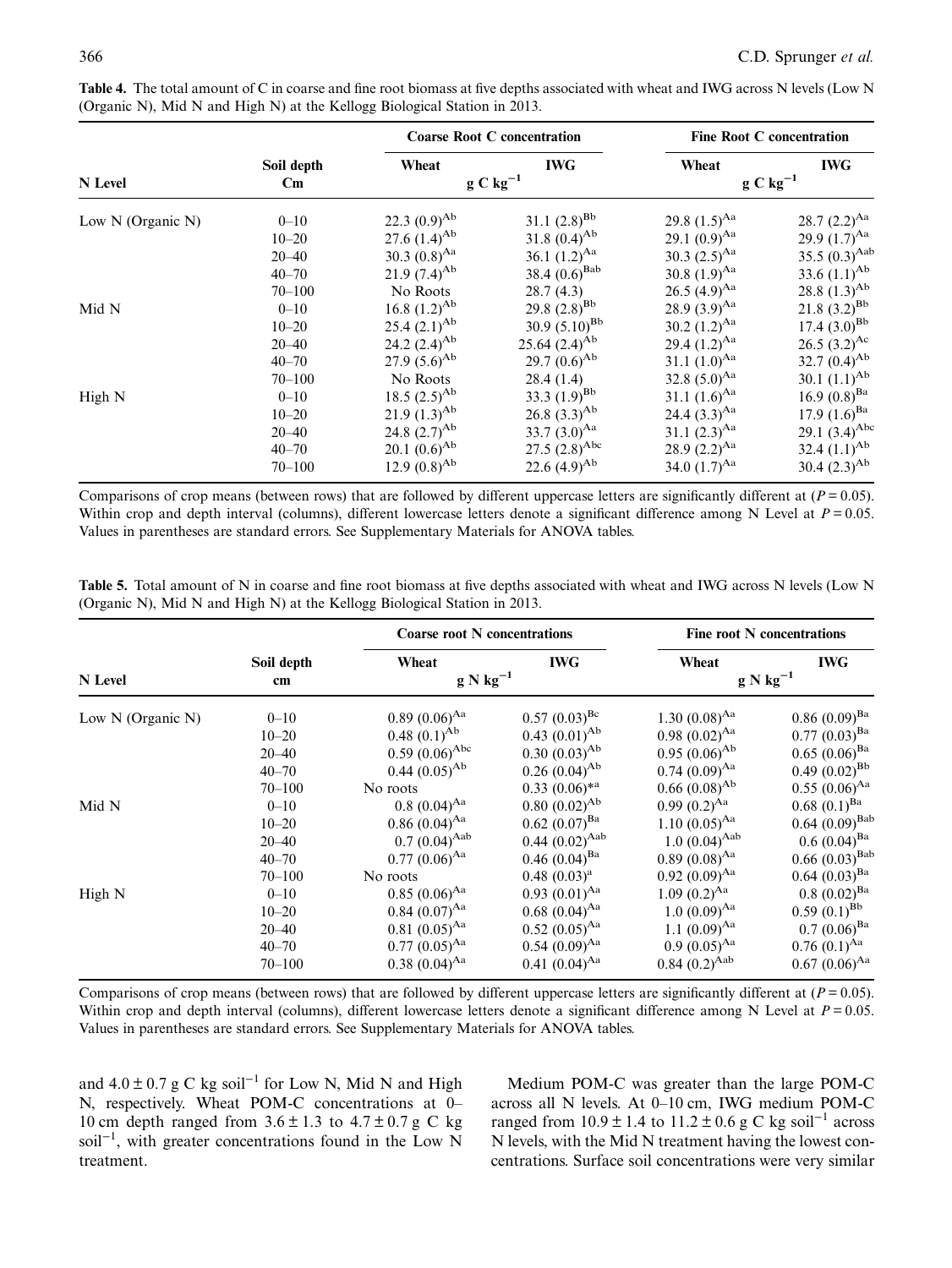<span id="page-7-0"></span>

Figure 3. Coarse root C:N ratios for annual winter wheat (triangles) and IWG (circles) for three N levels (Low N (Organic N), Mid N and High N) at five different depths throughout the soil profile. Error bars represent the standard error of the mean and asterisks denotes significance at  $\leq 0.05$ , and t denotes significance at  $\leq 0.1$ .



Figure 4. Fine root C:N ratios for annual winter wheat (triangles) and IWG (circles) for three N levels (Low N (Organic N), Mid N and High N) at five different depths throughout the soil profile. Error bars represent the standard error of the mean and asterisks denote significance at  $P < 0.05$ .

in wheat systems where concentrations ranged from 9.8  $\pm$ 1.6 to 12.6 ± 1.9 g C kg soil<sup>-1</sup>, again with concentrations slightly higher in the Low N (Organic N) treatment. Pairwise comparisons reveal that large POM-C concentrations below the 10 cm depth interval were statistically similar to one another  $(p > 0.05)$ . In contrast, medium POM-C fractions significantly decreased by depth to 40 cm ( $P < 0.0001$ ).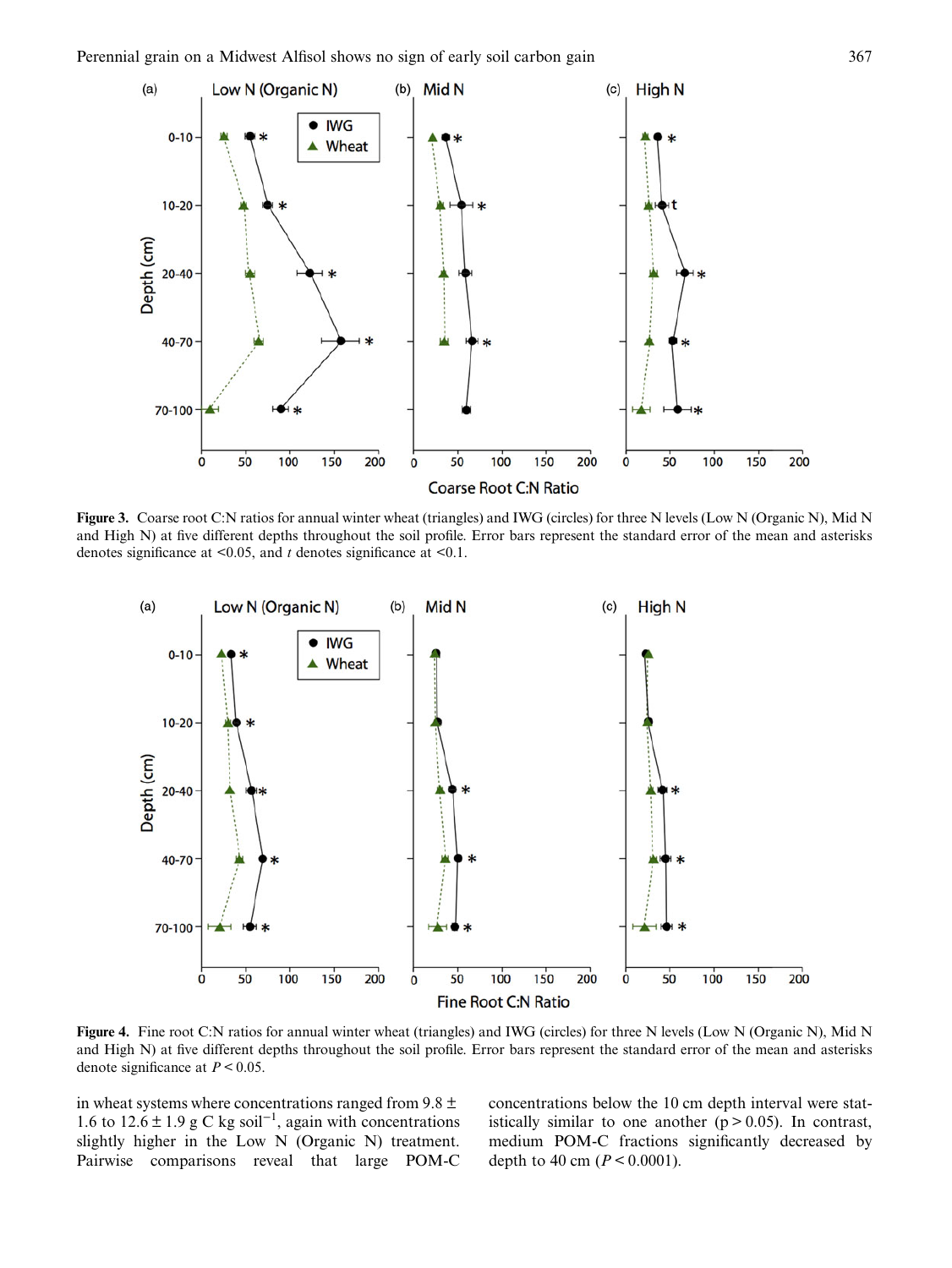<span id="page-8-0"></span>

Figure 5. Large and Medium POM-C concentrations for annual winter wheat (triangles) and IWG (circles) for three N levels (Low N (Organic N), Mid N and High N) at five different depths throughout the soil profile. Error bars represent the standard error of the mean.

POM-C content accounts for the weight of the fraction, C concentration, bulk density and length of depth interval. There was no difference in large or medium POM-C content between the two crops throughout the soil profile to 1 m [\(Fig. 6](#page-9-0),  $F=0$  and  $P=0.9$  and  $F = 0.11$ ,  $P = 0.7$ , respectively). Approximately 40% of POM-C was found in the top 0–10 cm for both crops. POM-C below 20 cm was evenly distributed throughout the soil profile in the large fraction, but steadily decreased by depth in the medium fraction [\(Fig. 6\)](#page-9-0). In addition, POM-C content was statistically similar across N levels for both large and medium fractions  $(F=0.8$  and  $P = 0.5$ ,  $F = 1.6$ ,  $P = 0.2$ ; respectively).

#### Power analysis

We conducted a post-hoc power analysis for two different scenarios. First, we used the observed difference between wheat and IWG in the large POM-C at 0–10 cm depth and increased the number of replicates. Secondly, we hypothesized a 15% difference in C between wheat and IWG, while keeping the number of replicates at  $n = 4$ . For scenario one, a total of 52 replicates were needed in order to achieve 78% power. For scenario two, a 15% difference between wheat and IWG large POM-C with four replicates was needed to achieve 84% power.

## **Discussion**

Perennial IWG had significantly greater above and belowground biomass compared with annual wheat. Despite this considerable difference in biomass, we did not detect significant differences in large or medium POM-C fractions between wheat and IWG 4 years after establishment.

#### Crop C and POM-C fractions

Perennial crops are often touted for their greater and more extensive root systems compared with annual crops (Glover et al., [2007](#page-11-0)), which we found here with total coarse and fine root C stores of IWG between 6 and 15 times greater than root C stores of wheat. The magnitude of differences in root C between IWG and wheat is on par with other studies comparing annual and perennial crops (Jarchow and Liebman, [2012;](#page-11-0) Anderson-Teixeira et al., [2013](#page-11-0)). Our findings are also consistent with expectations that perennial grains will have greater root C at subsurface depths (Glover et al., [2010\)](#page-11-0). Significant root C differences between the two crops were detectable to 70 cm depth and demonstrate that perennials are capable of placing greater amounts of root C deeper in the soil profile compared with annual crops. Although the majority of aboveground biomass is removed in both IWG and wheat, there is a portion of aboveground C that is left on the soil surface. Given that IWG has significantly greater straw C than wheat, there could potentially be more aboveground C contributing to soil C stores in IWG systems compared with wheat.

However, despite greater overall aboveground C and up to 15 times more root C within the IWG systems compared with wheat, we did not find significant differences in the large or medium POM-C fractions between the two crops at any depth. Furthermore, we found similar POM-C concentrations across the three N levels, even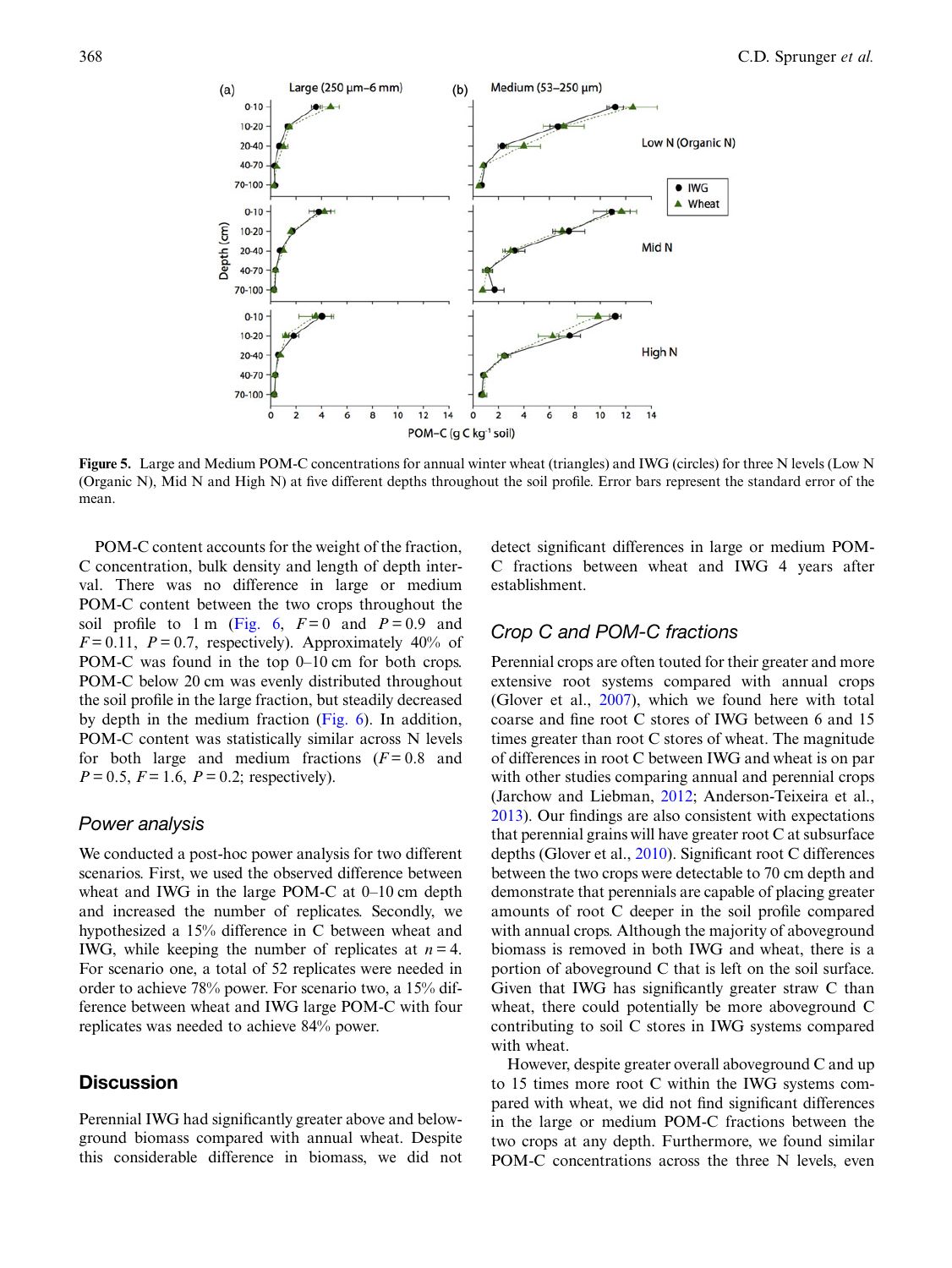<span id="page-9-0"></span>

Figure 6. Large and Medium POM-C content for annual winter wheat (triangles) and IWG (circles) for three N levels (Low N (Organic N), Mid N and High N) at five different depths throughout the soil profile. Error bars represent the standard error of the mean.

though IWG grown under High N had more root C than IWG grown with Low N and Mid N levels.

In our study, the 0–10 cm large POM-C fraction consisted of recently deposited organic material, such as roots and residue and had a C:N of 19 compared with the 0–10 cm medium POM-C fraction, which comprised finer mineral associated particles and had a C:N of 14. These findings are corroborated by others who associate fractions that have high C:N ratios with more labile C pools compared with fractions with lower C:N ratios, that tend to reflect a more stabilized pool of C (Willson et al., [2001\)](#page-12-0).

Ultimately, these findings show that IWG does not accumulate more C compared with wheat in labile or stabilized pools, which goes against our initial hypothesis. This is surprising given the widespread evidence for gains in soil C under perennial systems compared with annual row-crops (Zan et al., [2001;](#page-12-0) McLauchlan et al., [2006;](#page-12-0) and Anderson-Teixeira et al., [2009\)](#page-11-0).

#### Similar soil C under IWG and annual wheat

One reason for similar soil POM-C status in IWG and in annual wheat systems might be the limited time since conversion and/or establishment. Forest and grassland systems that had increased soil C, reviewed by Post and Kwon ([2000\)](#page-12-0), were between 8 and 126 years post-conversion from cropland. In studies that reported soil C accumulation in perennial grasses or cellulosic biofuels compared with annual crops, perennial systems were typically 4–15 years old (Collins et al., [2010](#page-11-0) and Rehbein et al., [2015\)](#page-12-0). However not all studies report consistent C gains within this time frame. For example, at a site within 1 km of our experiment, Syswerda et al. ([2011\)](#page-12-0) found greater (10.3%) surface soil C concentrations 12 years post establishment in alfalfa compared with a conventionally managed corn-soybean-wheat system, but no differences between alfalfa and an organic or no-till corn-soybean-wheat system.

An important consideration here is that our study site has relatively sandy soils with low cation exchange capacity (CEC) relative to most Midwestern soils, resulting in an overall lower capacity to accumulate soil C [\(Table 1](#page-2-0)). Sandy soils often require more time to build soil C compared with soils with greater clay content (Schneckenberger and Kuzyakov, [2007\)](#page-12-0) and has been shown to be a significant factor in predicting soil C accrual rates (Anderson-Teixeira et al., [2009](#page-11-0)). In addition, our perennial sites received annual applications of N, which can influence soil C accrual rates both positively and negatively (Anderson-Teixeira et al., [2009](#page-11-0)). Thus, more time may be needed for soil C to accumulate in these coarse loam soils.

The labile C pool comprises recent inputs from aboveground litter and or root rhizodeposition; thus, if we were to see a difference in C between the two crops, we would expect to see it first in the large POM-C fraction. That we did not detect an increase in soil C within the large POM-C fraction could be because the labile soil C pool under IWG may be lower quality due to slower root decomposition compared with wheat. Thus, IWG roots may be adding C into the large POM-C fraction slower than roots of annual wheat. The C:N ratios of both coarse and fine IWG roots were significantly greater than those for wheat throughout the entire profile, which could lead to reduced turnover and smaller C contributions to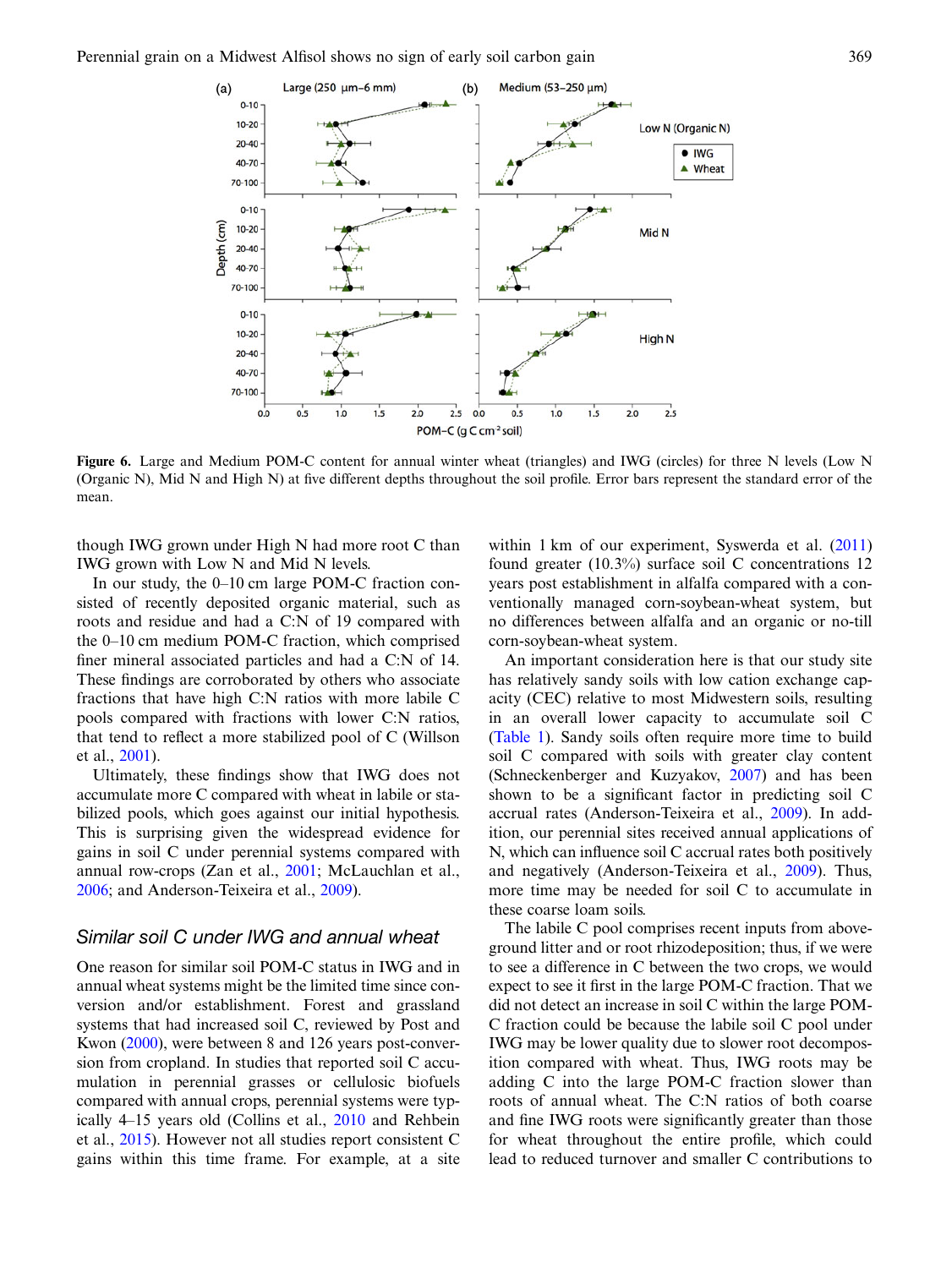the large POM-C within the initial years of establishment. A higher C:N ratio within perennial roots compared with annual roots is common (Craine et al., [2003\)](#page-11-0) and the greater C content could lead to longer root persistence. Over time, as the roots higher in C content turn over, gains in soil C might be detected under IWG.

Another plausible explanation for similar soil C between the two crops is priming under IWG. Priming occurs when increased root exudates stimulate microbial activity, causing an increase in decomposition rates of older soil C (Cheng, [1999\)](#page-11-0). Strickland et al. [\(2015](#page-12-0)) found a 21% decline in total soil C under established switchgrass stands compared with total C prior to planting, mainly due to losses in POM-C. They attributed this loss to priming that occurred due to increased microbial activity. In the present study, omnivore nematodes were greater under IWG (Culman et al., [unpublished](#page-11-0)), which could have led to increased decomposition and ultimately less C accumulation. In addition, Culman et al. [\(2013](#page-11-0)) found significantly greater C mineralization under IWG compared with wheat in the second year of this study, while we found no difference in C mineralization (data not shown) between the two crops 4 years after establishment. An initial pulse in C mineralization under IWG that has since subsided could be due to priming that has resulted in less C accumulation under IWG than was expected.

Results from a power analysis further help explain the similarity of soil C in the wheat and IWG systems. The power analysis for the large POM-C at the 0–10 cm depth interval, where we most expected to see differences between the two systems, revealed that 52 replicates would likely be needed to reach an acceptable probability (78%) of detecting a significant difference  $(P = 0.05)$  in large POM-C at that time. With four replicates in this study, alternatively, a 15% difference in surface soil C between wheat and IWG would be needed to achieve 84% power. Over time, then, soil C might accumulate sufficiently to reveal a 15% difference in POM-C. However, a longterm experiment would be required to capture such differences and in any case would take longer than the expected 3 year perennial grain rotation now projected (Wagoner, [1990](#page-12-0); Culman et al., [unpublished](#page-11-0)). Thus, the power analysis reinforces our inference that a longer rotation interval would be needed in order to detect a difference in C between wheat and IWG.

#### Vision of perennial grains as a means to accumulate soil C

The concept of perennial grains as a means to increase yields while providing ecosystem services within agricultural landscapes has garnered much attention (Wagoner, [1990](#page-12-0); Glover et al., [2007](#page-11-0)). In particular, proponents of perennial wheat development argue that a perennial version of wheat could lead to crops that are more productive with less need for fertilizers, that ameliorate

erosion and reduce nitrate leaching, and that possess greater water use efficiency (Glover et al., [2010](#page-11-0); Kell, [2011](#page-11-0); Culman et al., [2013\)](#page-11-0). Proponents especially tout the potential for soil C accrual throughout the soil profile due to deep roots (Asbjornsen et al., [2013;](#page-11-0) Crews and DeHaan, [2015](#page-11-0)).

Perennial wheat and IWG yields at KBS are 50 and 70% lower than annual winter wheat yields (Jaikumar et al., [2012](#page-11-0); Culman et al., [2013](#page-11-0)). However, proponents argue that it could still be valuable to farmers who want to improve soil health and other ecosystem services (Adebiyi et al., [2016](#page-11-0)). Four years post establishment, however, we were unable to detect any gains in C accumulation under IWG compared with wheat in either labile or stabilized pools. Four years was an insufficient amount of time to detect gains in C under IWG, especially given the coarse loam soils at this site. Soil C gains could eventually occur because of the large amount of belowground C content found within IWG. That said, since grain yields often decline after 3 or 4 years, gains in C that fail to show up in this time period may never be realized if farmers till and rotate to another crop.

Nevertheless, soil C sequestration is not the only ecosystem service that IWG can provide. For example, Culman et al. ([2013](#page-11-0)) found that IWG reduced nitrate leaching up to 99% compared with wheat and Sprunger ([2015\)](#page-12-0) found that IWG improved crop-level N use efficiency by up to 42%. In addition, there is evidence that perennial roots persist even after a new annual crop is established (Dupont et al., [2014](#page-11-0)). Perennial roots could, therefore, contribute to soil C pools after conversion to an annual system. However, the lack of detectable soil C accumulation in a coarse loam soil, 4 years post establishment, weakens the appeal of perennial wheat and IWG.

## **Conclusions**

We measured large and medium POM-C fractions in annual wheat and fourth year perennial IWG across three N levels differing in rates and types of N. Coarse and fine root C were up to 15 times greater under IWG compared with wheat. However, we did not detect any soil C gains under IWG in either labile or stabilized pools. Post-hoc power analysis suggests a much longer time is needed to detect significant soil C accumulation in labile C pools. Since grain yields of perennial IWG often decline after 3 or 4 years, it seems unlikely that detectable  $(>15%)$  C gains would be achieved in these low CEC soils before IWG is rotated to a different crop.

## Supplementary Material

The supplementary material for this article can be found at <https://doi.org/10.1017/S1742170517000138>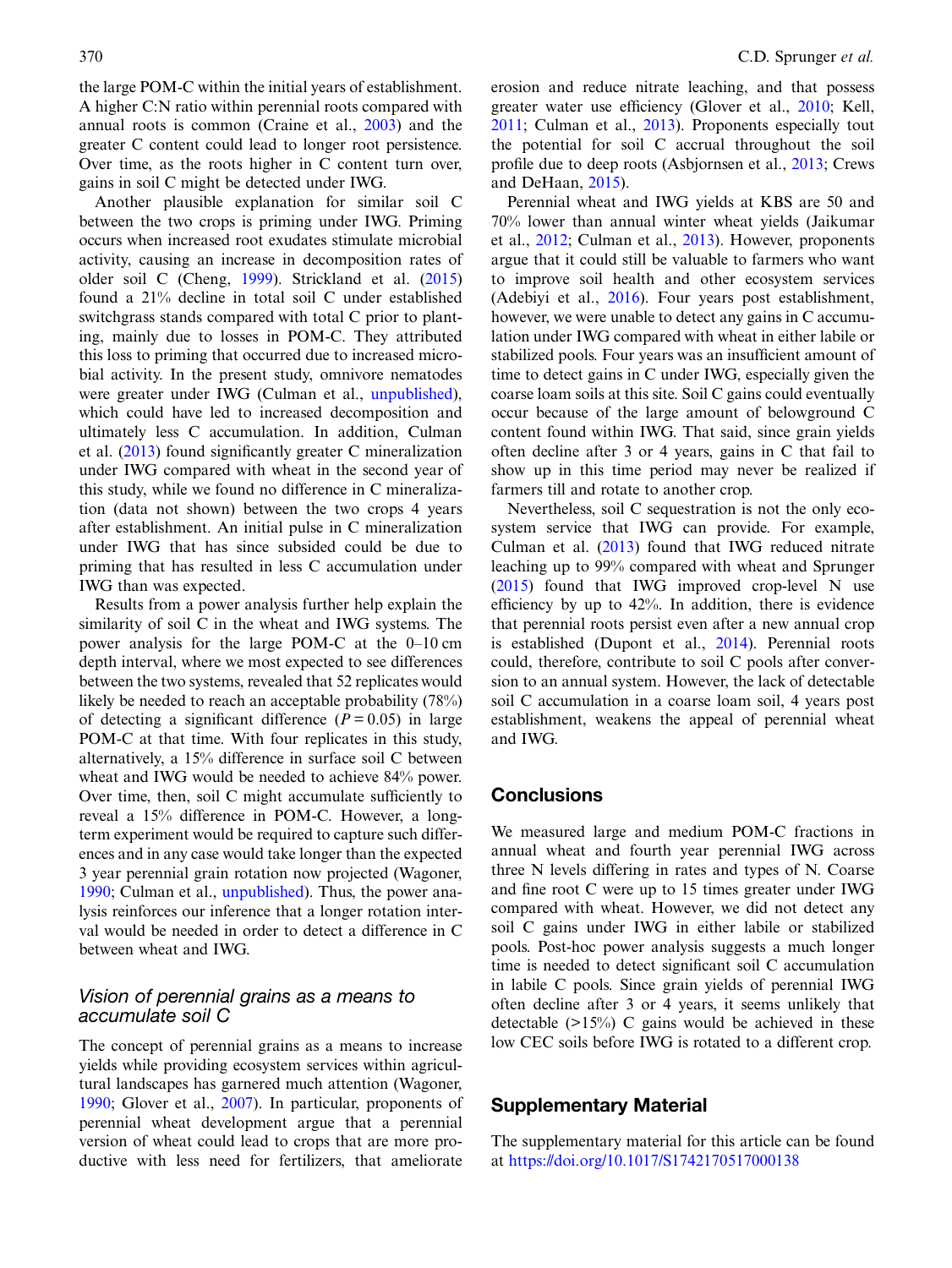<span id="page-11-0"></span>Acknowledgements. We thank M. Freeman, J. Green, and many others for assistance both in the field and laboratory. We thank Lee DeHaan and the Land Institute for supplying Kernza seed and valuable guidance on management. We also thank S. K. Hamilton for suggestions and extensive comments at all stages of this research. In addition, we thank Jane Schuette for help with figure preparation. This work was funded by a USDA Organic Research and Education Initiative grant (2009-51300-05513) and by the NSF Long-Term Ecological Research Program (DEB 1027253) and Michigan State AgBioResearch.

#### **References**

- Adebiyi, J., Schmitt Olabisi, L., and Snapp, S. 2016. Understanding perennial wheat adoption as a transformative technology: Evidence from the literature and farmers. Renewable Agriculture and Food Systems 31:1–10.
- Anderson-Teixeira, K.J., Davis, S.C., Masters, M.D., and Delucia, E.H. 2009. Changes in soil organic carbon under biofuel crops. Global Change Bioenergy 1:75–96.
- Anderson-Teixeira, K.J., Masters, M.D., Black, C.K., Zeri, M., Hussain, M.Z., Bernacchi, C.J., and DeLucia, E.H. 2013. Altered belowground carbon cycling following landuse change to perennial bioenergy crops. Ecosystems 16: 508–520.
- Asbjornsen, H., Hernandez-Santana, V., Liebman, M.Z., Bayala, J., Chen, J., Helmers, M., Ong, C.K., and Schulte, L.A. 2013. Targeting perennial vegetation in agricultural landscapes for enhancing ecosystem services. Renewable Agriculture and Food Systems 29:101–125.
- Cambardella, C.A. and Elliott, E.T. 1992. Particulate soil organic matter changes across a grassland cultivation sequence. Soil Science Society of America Journal 56:777–783.
- Cheng, W. 1999. Rhizosphere feedbacks in elevated CO2. Tree Physiology 19:313–320.
- Collins, H.P., Smith, J.L., Fransen, S., Alva, A.K., Kruger, C.E., and Granatstein, D.M. 2010. Carbon sequestration under irrigated switchgrass (L.) production. Soil Science Society of America Journal 74(6):2049–2058.
- Cox, T.S., Van Tassel, D.L., Cox, C.M., and DeHaan, L.R. 2010. Progress in breeding perennial grains. Crop and Pasture Science 61:513–521.
- Craine, J.M., Wedin, D.A., Chapin, F.S., and Reich, P.B. 2003. The dependence of root system properties on root system biomass of 10 North American grassland species. Plant and Soil 250:39–47.
- Crews, T.E. and DeHaan, L.R. 2015. The strong perennial vision: A response. Agroecology and Sustainable Food Systems 39:500–515.
- Culman, S.W., DuPont, S.T., Glover, J.D., Buckley, D.H., Fick, G.W., Ferris, H., and Crews, T.E. 2010. Long-term impacts of high-input annual cropping and unfertilized perennial grass production on soil properties and belowground food webs in Kansas, USA. Agriculture, Ecosystems & Environment 137:13–24.
- Culman, S.W., Snapp, S.S., Freeman, M.A., Schipanski, M.E., Beniston, J., Lal, R., Drinkwater, L.E., Franzluebbers, A.J., Glover, J.D., Grandy, A.S., Lee, J., Six, J., Maul, J.E., Mirksy, S.B.J., Spargo, T., and Wander, M.M. 2012. Permanganate oxidizable carbon reflects a processed soil fraction that is sensitive to management. Soil Science Society of America Journal 76:494–506.
- Culman, S.W., Snapp, S.S., Ollenburger, M., Basso, B. and DeHaan, L.R. 2013. Soil and water quality rapidly responds to the perennial grain Kernza Wheatgrass. Agronomy Journal 105:735–744.
- Culman, S.W., Snapp, S. S., Sprunger, C.S., Peralta, A. L., DeHaan, L.R. unpublished. In prep. Enhanced ecosystem services under perennial intermediate wheatgrass compared to annual winter wheat.
- DeHaan, L.R., Van Tassel, D.L., and Cox, T.S. 2005. Perennial grain crops: A synthesis of ecology and plant breeding. Renewable Agriculture and Food Systems 20:5–14.
- DuPont, S., Beniston, T.J., Glover, J.D., Hodson, A., Culman, S. W., Lal, R., and Ferris, H. 2014. Root traits and soil properties in harvested perennial grassland, annual wheat, and never-tilled annual wheat. Plant and Soil 381: 405–420.
- Garten, C.T. and Wullschleger, S.D. 1999. Soil carbon inventories under a bioenergy crop (switchgrass): Measurement limitations. Journal of Environmental Quality 28:1359–1365.
- Gebhart, D.L., Johnson, H.B., Mayeux, H.S., and Polley, H.W. 1994. The CRP increases soil organic carbon. Journal of Soil and Water Conservation 49:488–492.
- Glover, J.D., Cox, C.M., and Reganold, J.P. 2007. Future farming: A return to roots? Scientific American 83:82–89.
- Glover, J.D., Reganold, J.P., Bell, L.W., Borevitz, J., Brummer, E.C., Buckler, E.S., Cox, C.M., Cox, T.S., Crews, T.E., Culman, S.W., DeHaan, L.R., Eriksson, D., Gill, B.S., Holland, J., Hu, F., Hulke, B.S., Ibrahim, A.M. H., Jackson, W., Jones, S.S., and Murray, S.C. 2010. Increased food and ecosystem security via perennial grains. Science 328:1638–1639.
- Grandy, A.S., and Robertson, G.P. 2006. Aggregation and organic matter protection following tillage of a previously uncultivated soil. Soil Science Society of America Journal 70:1398–1406.
- Houghton, R.A. and Hackler, J.L. 2001. Carbon Flux to the Atmosphere from Land-Use Changes: 1850 to 1990. In R. M. Cushman (ed.). Trends: A Compendium of Data on Global Change. Carbon Dioxide Information Analysis Center, Oak Ridge National Laboratory, US Department of Energy, Oak Ridge, TN. pp. 305–318.
- Huggins, D.R., Buyanovsky, G.A., Wagner, G.H., Brown, J.R., Darmody, R.G., Peck, T.R., Lesoing, G.W., Vanotti, M.B., and Bundy, L.G. 1998. Soil organic C in the tallgrass prairie-derived region of the corn belt: Effects of long-term crop management. Soil and Tillage Research 47:219–234.
- Jaikumar, N.S., Snapp, S.S., Murphy, K., and Jones, S.S. 2012. Agronomic assessment of perennial wheat and perennial rye as cereal crops. Agronomy Journal 104:1716– 1726.
- Jarchow, M.E. and Liebman, M. 2012. Tradeoffs in biomass and nutrient allocation in prairies and corn managed for bioenergy production. Crop Science 52:1330–1342.
- Jarecki, M.K. and R. Lal. 2003. Crop management and soil carbon sequestration. Critical Reviews in Plant Sciences 22: 471–502.
- Kell, D.B. 2011. Breeding crop plants with deep roots: Their role in sustainable carbon, nutrient and water sequestration. Annals of Botany 108:407–18.
- Knops, J.M.H. and Tilman, D. 2000. Dynamics of soil nitrogen and carbon accumulation for 61 years after agricultural abandonment. Ecology 81:88–98.